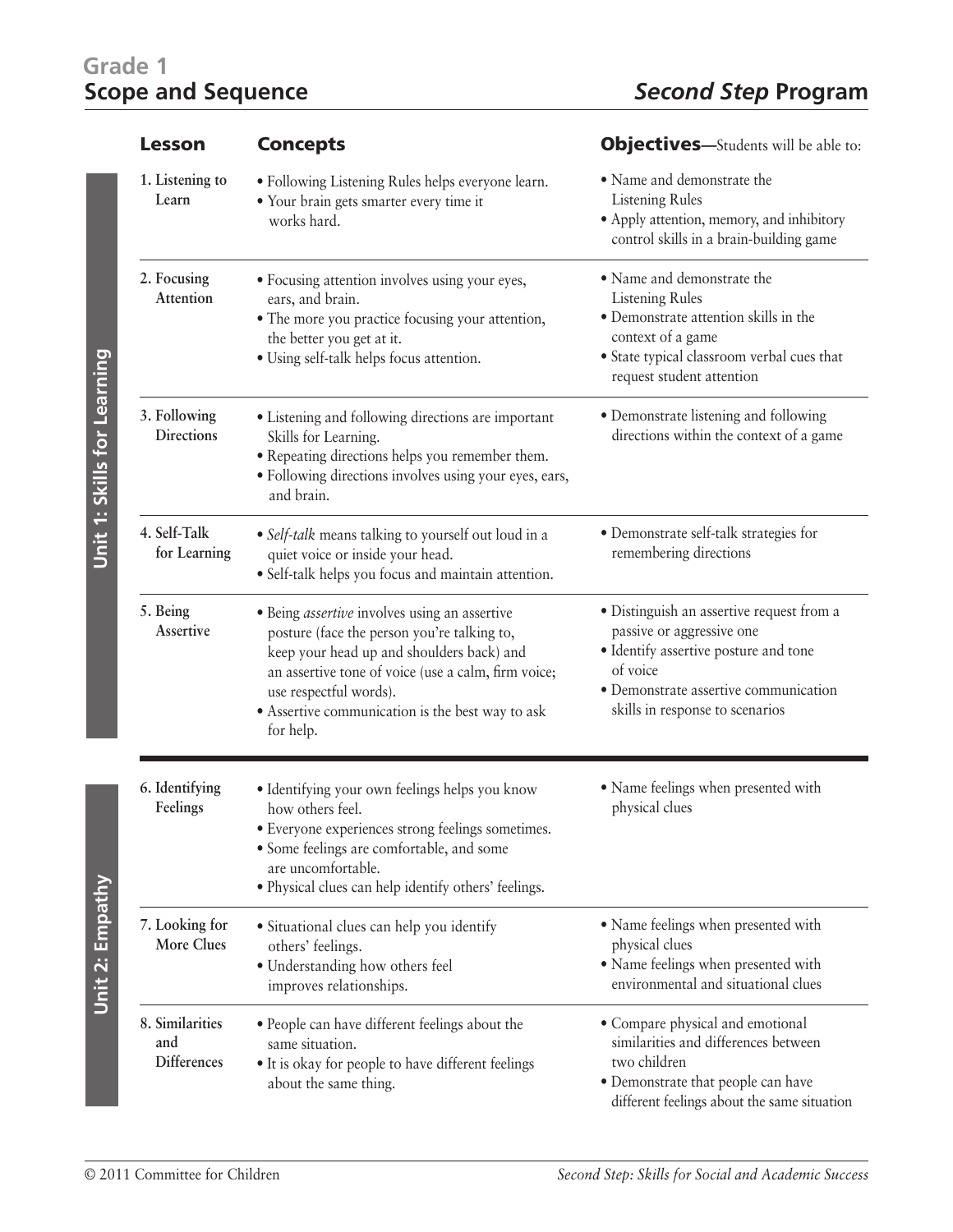## **Grade 1**

| <b>Lesson</b>                           | <b>Concepts</b>                                                                                                                                                                                 | <b>Objectives</b> —Students will be able to:                                                                                                                                                                                          |
|-----------------------------------------|-------------------------------------------------------------------------------------------------------------------------------------------------------------------------------------------------|---------------------------------------------------------------------------------------------------------------------------------------------------------------------------------------------------------------------------------------|
| 9. Feelings<br>Change                   | • People may have different feelings about the<br>same situation at different times.<br>· Feelings may change over time.<br>• Being inviting and welcoming can change<br>people's feelings.     | • Demonstrate welcoming and<br>inviting behaviors                                                                                                                                                                                     |
| 10. Accidents                           | • An <i>accident</i> is when you do something you<br>didn't mean to do.<br>• It is important to accept responsibility for an<br>accident to prevent others from assuming it<br>was intentional. | • Know what the word accident means<br>• Know what to say when they do<br>something by accident<br>· Predict how others might feel as a result<br>of their own or others' actions                                                     |
| 11. Showing<br>Care and<br>Concern      | • Compassion is empathy in action.<br>· People feel better when others show them<br>care and concern.                                                                                           | • Recall that listening, saying kind words,<br>and helping are three ways to show caring<br>· Demonstrate caring and helping in<br>response to scenarios                                                                              |
| 12. Identifying<br>Our Own<br>Feelings  | • You identify your own feelings by physical<br>clues in your body.<br>· All feelings are natural.                                                                                              | • Identify physical clues in their bodies<br>that help them identify their feelings<br>· Identify grown-ups to talk to<br>about feelings                                                                                              |
| 13. Strong<br>Feelings                  | • Feelings vary in strength.<br>• Strong feelings need to be managed.<br>• Saying "Stop" and naming your feeling are<br>ways to begin to calm down.                                             | • Recognize situations and physical<br>body cues that signal strong feelings<br>· Demonstrate two Calming-Down Steps<br>to manage strong feelings                                                                                     |
| 14. Calming<br>Down<br>Anger            | • Belly breathing calms down strong feelings.<br>• Belly breathing pushes the belly out when you<br>breathe in.<br>· Being mean or hurting others when you are<br>angry is not okay.            | • Explain physical and situational clues<br>to feeling angry<br>• Demonstrate the proper belly<br>breathing technique<br>• Use a three-step process to calm down:<br>Say "stop," name your feeling, and do<br>belly breathing         |
| 15. Self-Talk<br>for<br>Calming<br>Down | • Positive self-talk is an effective strategy for<br>calming down strong emotions.                                                                                                              | • Recognize situations that require the<br>use of calming-down strategies<br>• Use positive self-talk to calm down                                                                                                                    |
| 16. Managing<br>Worry                   | · Counting is an effective Way to Calm Down.<br>• The Ways to Calm Down can help students<br>manage worry.<br>• Talking to a grown-up helps when you<br>are worried.                            | • Recognize situations that require the<br>use of calming-down skills<br>· Demonstrate the Ways to Calm Down-belly<br>breathing, counting, and using<br>positive self-talk<br>• Identify grown-ups to talk to when<br>feeling worried |